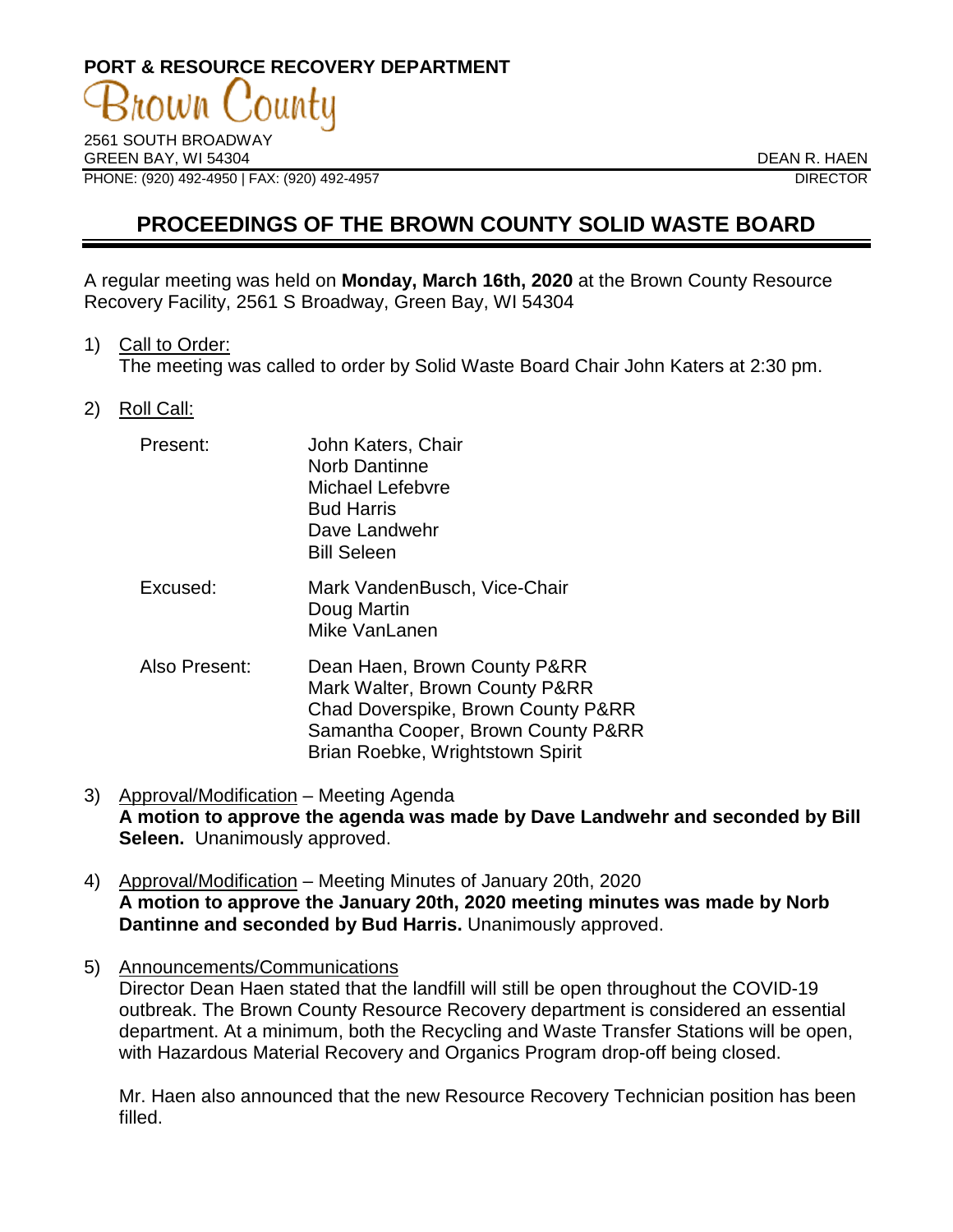## 6) Resource Recovery Annual Report

Mr. Haen explained that the overall tonnage brought in has increased. There has been an increase in tires, C & D waste, appliances and an increase in the number of families utilizing the Food Waste & Organics Programs. Shingles has gone down as we no longer accept dirty shingles for recycling. Overall recycling tonnage remains steady.

The HMR Product Exchange Room use has decreased due to staff putting less material on the shelves to be reused. This is due to changes in Wisconsin Department of Natural Resources (WDNR) regulations as well as changes to which products the department's employees are stocking the exchange room with.

Completed 2019 Goals include:

- Advanced South Landfill Plan of Operation and submitted for WDNR approval.
- Converted existing Gas-To-Energy (GTE) plant to passive flare including building modifications and sale of existing equipment.
- Complted Solid Waste Transfer Station building modifications.
- Evaluated South Landfill operating strategy.
- Received WDNR approval of Plan of Operation for South Landfill.
- Implemented Conversion Plan for existing GTE plant.
- Excavated an additional 20,000 cubic yards of South Landfill Phase 1 Clay.
- Evaluated mattress recycling through BOW Diversion Committee .
- Marketed Recycling and Landfill Services to new customers and made retention calls with a third of existing customers and municipalities.

Goals still in progress for 2019 include:

- Evaluate Leachate Management Options for South Landfill
- Evaluate Existing BOW Landfill Agreement and potentially renegotiate extension

Deferred goals include:

• Revise *2013 5-year BOW Solid Waste & Resource Recovery Management Plan*

New goals for 2020 include:

- Excavate 1 million cubic yards of material for South Landfill Phase 1.
- Fence 392 acres of the South Landfill in compliance with wetland regulations and easements.
- Execute South Landfill leachate discharge and treatment agreements. Determine South Landfill leachate management plans.
- Expand and replace WLF leachate tank expansion and replacement.
- Negotiate a revised and restated BOW Landfill Agreement.
- Negotiate new Solid Waste Management Services Agreements for preferred and contracted customers that merge solid waste, recycling and other programs into one agreement.
- Update the Table of Organization for operation of the South Landfill in 2022.
- Evaluate Transfer Station operating strategy (public vs. private) and acquisition of equipment.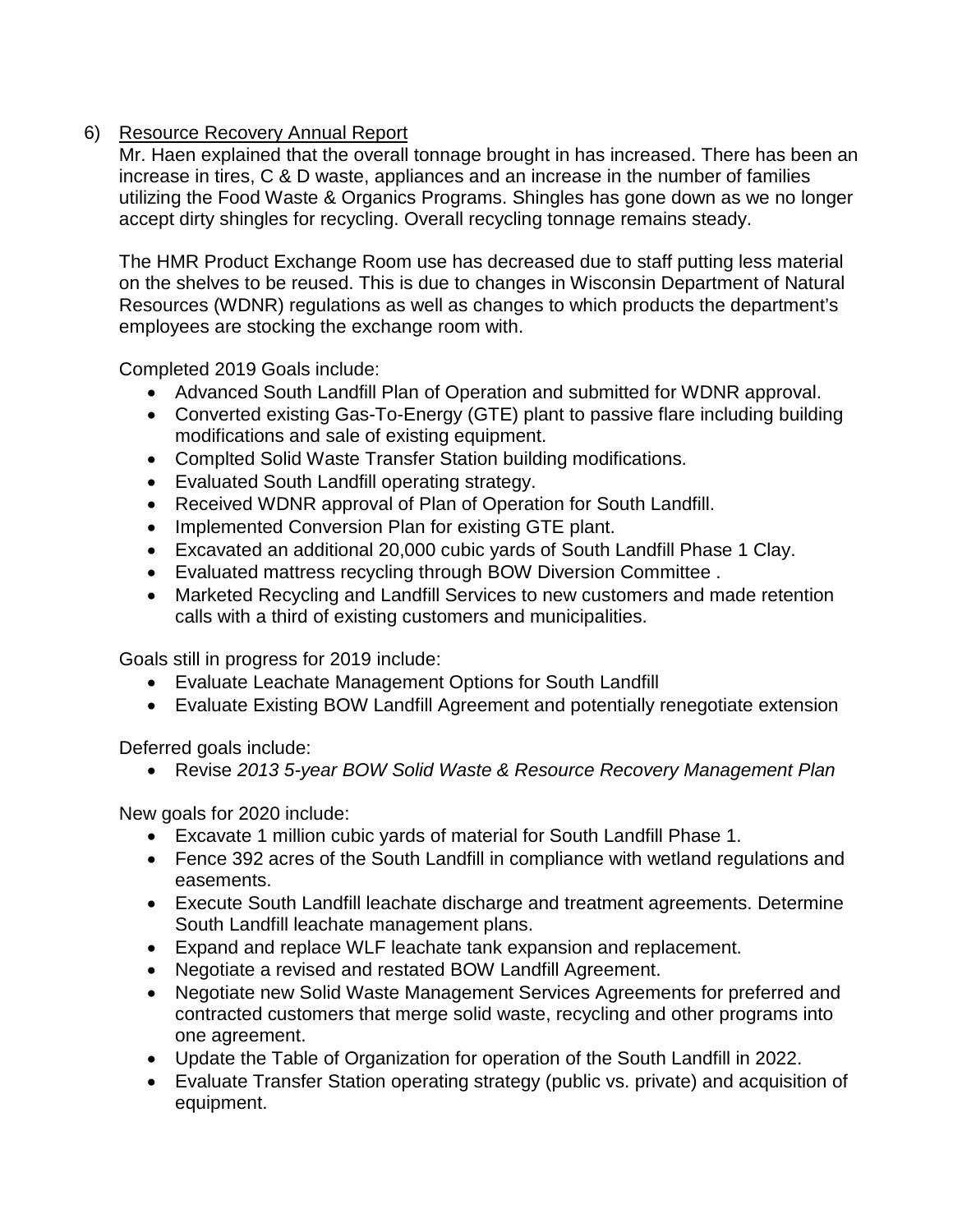• Design and bid out all landfill ancillary facilities for 2021 construction including the following: clay liner; geo-synthetic liner; leachate lines and tank; scales and scale house; acquisition of dozers, compactors, water truck, tractor/mower, etc.; maintenance building; drop-off site construction; utilities and connectivity.

## **A motion to approve the Resource Recovery Annual Report was made by John Katers and seconded by Dave Landwehr.** Unanimously approved.

## 7) South Landfill Fence RFB

Operations Manager Chad Doverspike presented the Solid Waste Board with a map of the suggested fencing line for the South Landfill. Two local homeowners on the border of the South Landfill property have trees and a shed that are located a few feet onto the County's South Landfill property. The County plans to fence around these obstructions, while having homeowners agree that they may use that portion of County property, but it Brown County Resource Recovery Department propoerty.

Three bids for the project were received, however; one of the bids received was rejected because it came in late.

**A motion to approve the South Landfill Fence RFB by American Fence for the amount of \$283,088 was made by Dave Landwehr and seconded by John Katers.**  Unanimously approved.

## 8) Evaluation of Operating the Waste Transfer Station

Mr. Haen explained that the evaluation shows that if the Brown County Resource Recovery Department staffed and operated the Waste Transfer Station, it would save the County a money each year. Additionally, the two extra staff members that would work for the County would also be able to complete important non critical responsibilities such as snow plowing, paper picking, etc better than a contractor. They would be brought on board after the end of GAD's contract with the Department.

**A motion to approve the Evaluation of Operating the Waste Transfer Station plans as presented to hire two additional workers for the Waste Transfer Station at the end of the GAD contract was made by John Katers and seconded by Norb Dantinne.**  Unanimously approved.

## 9) PFAS

Mr. Haen explained that the Resource Recovery department is currently compliant with all regulations regarding PFAS and has all intentions to continue to test in compliance with current and future regulations regarding PFAS.

The Department will continue to keep the Solid Waste Board, the County Board, and the public informed with any changes in regulations and information regarding PFAS.

Brown County is actively involved with this issue by having a department employee (Chad Doverspike) part of multiple, state-wide working groups focused on the topic of PFAS.